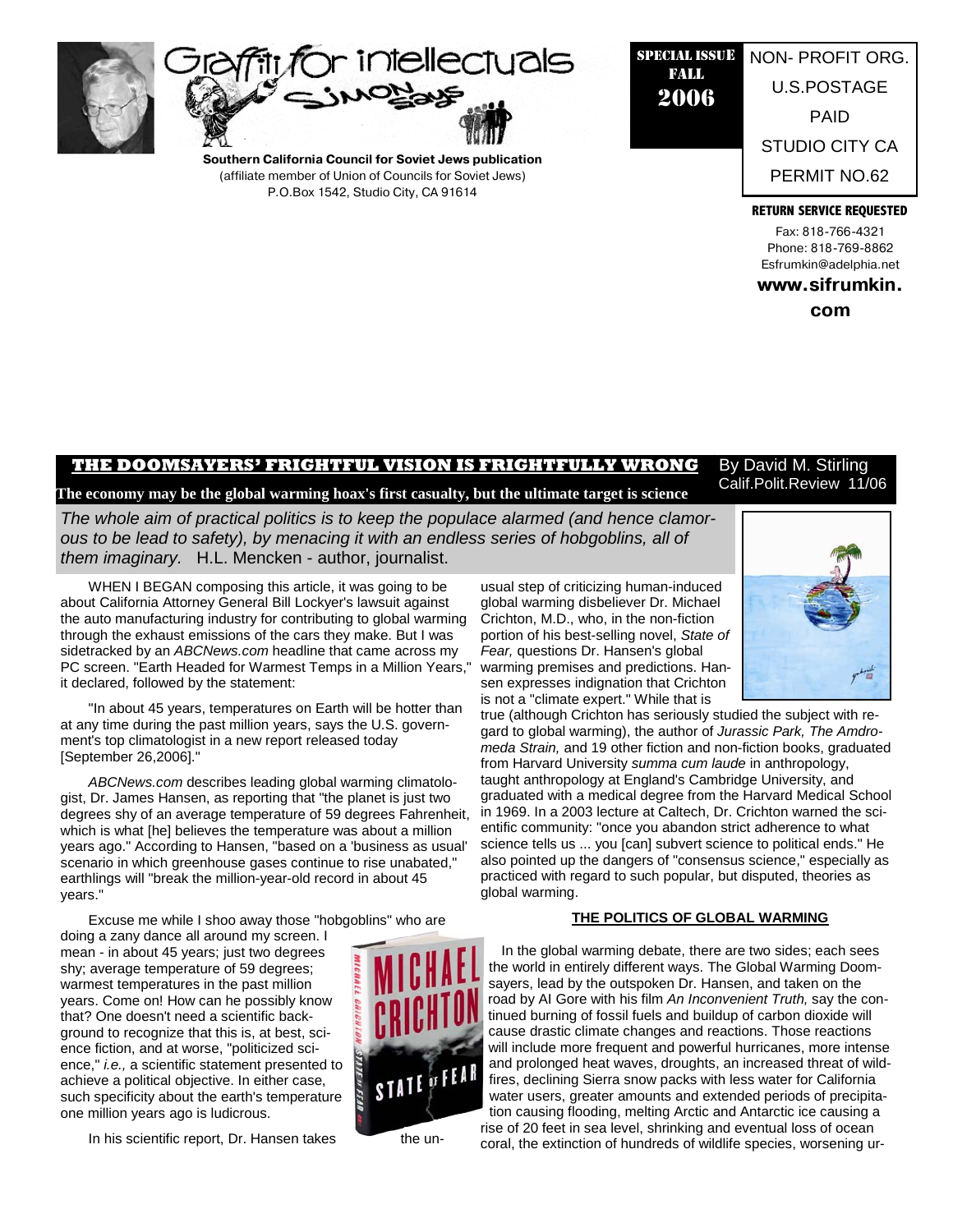ban air pollution, and human starvation. Mr. Gore predicts "deaths from global warming will double in just 25 years - to 300,000 people a year."

If such drastic predictions sound a bit familiar, it is because we heard similar ones about 30 years ago. In a piece titled "Don't "Don't Be Very Worried," Pete du Pont of the National Center for Policy Analysis reminds us: ""After the first Earth Day [1970], the *New York Times* predicted 'intolerable deterioration and possible

extinction' for the human race as the result of pollution. Harvard biologist George Wald predicted that unless we took immediate action 'civilization will end within 15 to 30 years,' and environmental doomsayer Paul Ehrlich [author of *The Population Bomb}* predicted that four billion people - including 65 million Americans - would perish from famine in the 1980s." (http://eteam.ncpa.org/ commentaries/ dont-bevery-worried)

Even though its earlier supposedly scientific predictions failed to materialize, the doomsayers of Team Global Warming attract a large, impressive lineup, including most of the major media. Having dropped all pretense of objectivity, the big networks and major newspapers continuously disseminate the global warming message in news

stories and editorials ("Most researchers agree ... ") while minimizing those who hold serious doubts ("However, a few skeptics say ... "). *CPR's* sister publication, e-mailed news bulletin *Capitol* 

*Watch,* quoted a *San Francisco Chronicle* article by environmental reporter Jane Kay that states without reservations, "Global scientists agree that to prevent catastrophic temperature

increases in this century, greenhouse gas emissions by 2050 would have to be 70 to 80 percent lower than 1990 levels." Seldom do large urban newspapers provide their readers with even a guest commentary by a credentialed climate expert who disagrees with or questions the politically correct line on global warming. This is, of course, the same media that in the 1970s passed along, also without reservations, the predictions of scientists certain that "global cooling" threatened a new ice age.

## **WELL-HEELED DOOMSAYERS**

The large, well-financed environmentalist organizations have been among Team Doomsayers' earliest and most reliable players: The Natural Resources Defense Council (which launched the unfounded "Alar scare" in 1989), the Sierra



Club (whose opposition to forest thinning has enabled some of the most horrendous wildfires to devour millions of forest acres and countless species), and Environmental De-

fense (whose efforts brought about the ban of DDT that causes more than one million sub-Saharan Mricans to die each year from mosquito-carried malaria). Now each of these organizations have tied their "anti" -campaign against business, technology, and growth to the global warming agenda. Through their web sites, press releases, and endless mass mailings, they market the global warming line to millions of potential believers.

Team Doomsayers' roster also includes a collection of liberal multi-millionaires who commit their vast financial resources to promoting its political agenda. In 2001, just after President Bush refused to sign the United States on to the Kyoto Protocol (correctly predicting, as the European signatory countries are discovering, that it would do substantial harm to the national economy), wealthy ketchup heiress Teresa Heinz Kerry, wife of Massachusetts Senator John Kerry, presented Dr. Hansen with a \$250,000 Heinz Foundation Award for his work on climate change. In late



October 2004, just before the tight Bush/Kerry presidential election, Hansen accused the president of ignoring growing global warming evidence that the sea level could rise dangerously unless prompt action was taken to reduce C02 emissions from the burning of fossil fuels ("80 feet in a few centuries," as he recently put it on ABC's "Good Morning America").

Movie mogul Stephen Bing recently gave a record \$40 million to the campaign for November's Proposition 87, a measure that would severely reduce California oil production. So concerned are

HERE'S A WEAPON OF MASS DESTRUCTION NO ONE IS TALKING ABOUT EACH YEAR, MALARIA KILLS

Bing, venture capitalists John Doerr, Vinod Khosla, and other pro-87 funders that oil use is causing global warming that they are pushing ethanol and solar energy as quick replacements. But if they succeed in reducing oil production before the alternative energy sources can replace it, not only

# **NEARLY 2 MILLION PEOPLE IN AFRICA. DDT SAVED LIVES! LET IT DO SO AGAIN**

will California's economy suffer but Californians' quality of life will be hurt severely. *(See:* "Pain Therapy, Taking the Prop 87 Cure," M. David Stirling, *CPR,* Sept.!Oct.2006.)

It's one thing - usually healthy - for scientists to argue over scientific questions. But when politicians make decisions and take action in areas that scientists have not yet resolved, their selective use of "the data" politicizes science; lends a false appearance of scientific respectability to larger, more costly, and more intrusive government; and brings counterproductive economic, employment, and quality of life results for the people to endure.

Governor Arnold Schwarzenegger has made global warming a centerpiece of his reelection campaign. Declaring the palpable falsehood that "[the] science is clear. The global warming debate is over. We have a responsibility to act now," he signed Democrat Assembly Speaker Fabian Nunez' AB 32, thereby joining every Democrat member of the Assembly and Senate in backing a bill that won only one Republican vote in either house. AB 32, which arbitrarily commits California to reduce carbon dioxide emissions by 25 percent by 2020, is the equivalent (as *Sacramento Bee* political commentator Dan Walters wrote) of "ratifying the Kyoto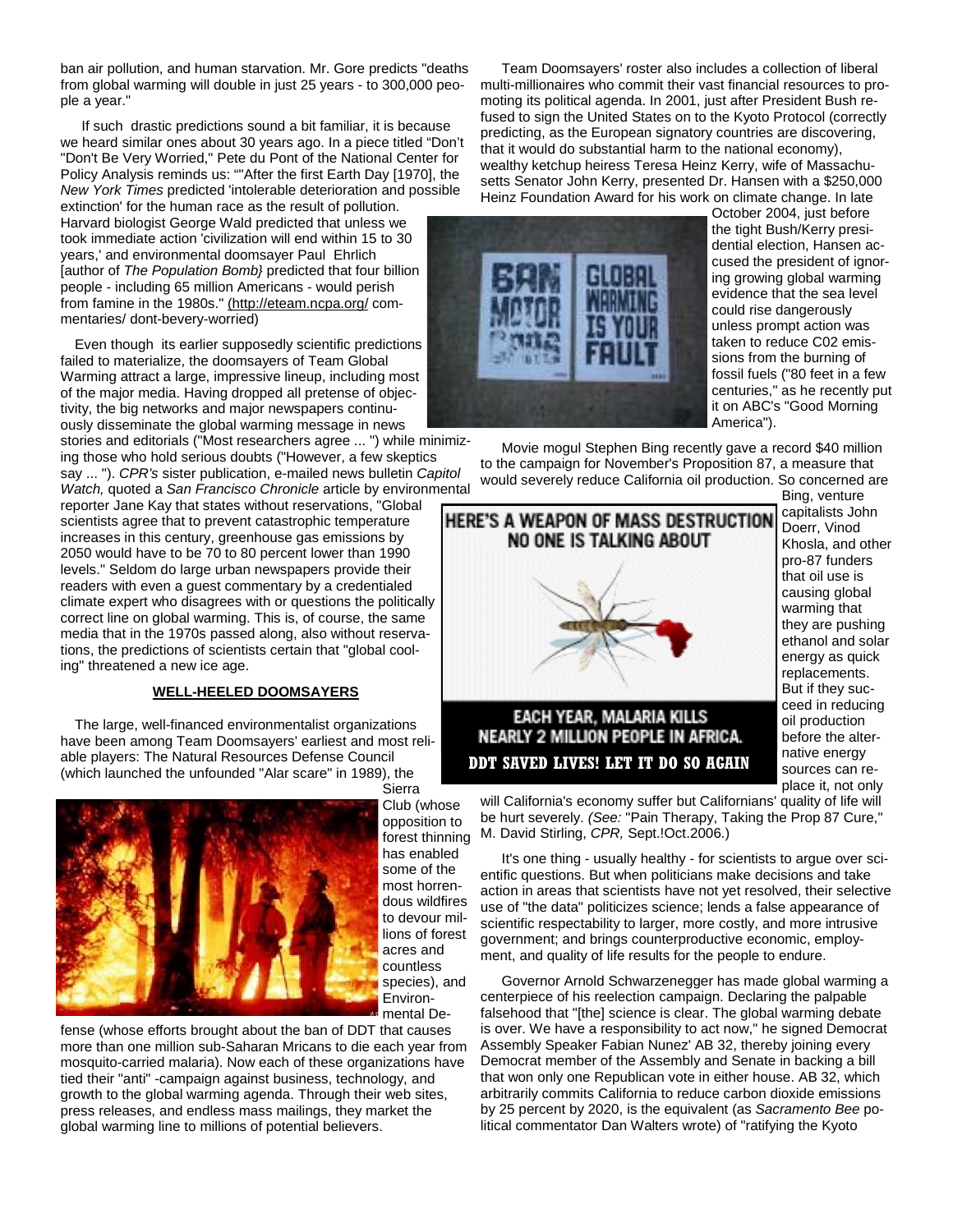greenhouse gas treaty that the Bush administration has shunned."

Walters opened his column observing that "politicians - especially those seeking re-election - love symbolic acts that send attractive messages without, or so they hope, any political or financial cost." A September 11 *Wall Street Journal* editorial titled "California Dreamin' " pointed out, as all parties supporting AB 32 privately admit, that by 2020 California will account for only 1.3 percent of total world-wide *C02* emissions. China, by contrast, is expected to have increased its *C02* emissions to more than 22 percent (surpassing the entire United States) and, even if California reaches its AB 32 goal, it will have reduced world *C02* emissions by a mere 0.3 percent.

But this new law will not be entirely without effect. On the contrary, as the *Journal* reported, AB 32, piling on top of California's already high energy prices and strict pollution controls, will drive utility companies out of the state and force those that remain to pass on their higher energy costs to consumers. Calling it a "lose-lose" proposition, California Chamber of Commerce President Allan Zaremberg - head of the state's largest business employer organization - called *32's* "cap on carbon emissions ... a cap on economic and job growth....

Speaking of piling on, we have Attorney General Lockyer's automaker lawsuit. It accuses the automakers' "millions of vehicles that collectively emit massive quantities of carbon dioxide" of creating a "public nuisance" - global warming - that has damaged California's resources, infrastructure and environmental health.

Lockyer's suit flies in the face of a New York federal judge's ruling last fall dismissing a similar "public nuisance" suit filed by Lockyer, seven other state attorneys general, and the city of New York against several Midwest electrical power energy producers. The court ruled that their claim was a national issue for the political branches of government, not a legal issue for the courts. During this term, the U.S. Supreme Court will hear argument on whether California (again, through Lockyer), 11 other states, and major environmental groups can compel through court action the U.S. Environmental Protection Agency - when EP A disputes the Doomsayer scientists' position that *C02* contributes to global warming - to limit emissions of carbon dioxide and other so-called



greenhouse gases from cars and factories anyway.

Lockyer hopes an activist judge might let him take the case to a jury where Doomsayer scientists can testify to the world that auto manufacturers, oil companies, electrical power

generators, and other industrial producers are polluting the planet and, as he said at the press conference, should pay "tens or hundreds of millions of dollars" for doing so. Both the Sierra Club and the Center for Biological Diversity immediately issued press releases praising Lockyer's "bold action." CBD declared that "Corporations profiting from global warming pollution should be held responsible for the profound damage they are causing."

#### **THE SCIENCE**

The major media largely ignores the other, politically incorrect side of the global warming debate. Yet it is an optimistic, positive message, albeit one conveying substantial irritation at what the

Doomsayers are doing to science. A distinguished global warming skeptic is Dr. Richard Lindzen, Ph.D., professor of Meteorology and Oceanography at the Massachusetts Institute of Technology. Dr. Lindzen firmly believes the climate change debate has been corrupted by politics, the media, and money. "It's a sad story, where you have scientists making meaningless and ambiguous statements [about climate change]. They are then taken by advocates to the media who translate the statements into alarmist declarations. You then have politicians who respond to all of this by giving scientists money (by way of grants]." Suggesting that the marketing of scientific research has become like marketing the news, Dr. Lindzen says, "[the] research and support for research depends on the alarm." He laments the truth of Nazi propagandist Joseph Goebbels observation that even a lie will be believed if it is



repeated often enough. "There is little question that repetition makes people believe things [for] which there may be no basis."

Another leading skeptic of humaninduced global warming is Dr. S. Fred Singer, Ph. D., distinguished

astrophysicist and professor emeritus of environmental science at the University of Virginia. In his book, *Hot Talk, Cold Science*  one of 14 he's authored on climate science and environmental issues - Dr. Singer observes that between 1900 and 1940 earth's average temperature warmed substantially; then, from 1940 through 1975, the temperature cooled again. In the 1970s, "global cooling" led to predictions of a coming ice age. Then again, in 1975, the cooling stopped, followed by concerns about global warming. He has monitored satellite temperature readings for decades, saying he has confidence in satellite readings "because satellites measure the globe from South Pole to North Pole daily, with the same or similar insttuments." His steady watchfulness has revealed no substantial warming since 1979.

The most vocal of the skeptics is Dr. Bill Gray, Ph.D., emeritus professor of Atmospheric Science at Colorado State University, and pioneer of hurricane forecasting science. He agrees, like the other politically incorrect scientists, that some global warming is occurring, but concludes that humans are not the cause. The Doomsayers have "been brainwashing us for 20 years," he says, "starting with the nuclear winter, and now with global warming." He says "this scare will also run its course. In 15 to 20 years, we'll look back and see what a hoax this was." Doomsayer scientists dismiss Dr. Gray and his seasoned fellow skeptics as "senior scientist[s] whose view is out of step with a lot of [their] colleagues." Dr. Gray labels global warming "a baby-boomer, yuppie thing."

Last year's resignation of esteemed climate change scientist Dr. Christopher W. Landsea, Ph.D., from the Intergovernmental Panel on Climate Change (IPCC) revealed the extent to which irresponsible, unscientific politicking has infected the scientific community on the global warming question. The IPCC is the official international organization of climate researchers. Every few years it summarizes how climate is changing and how it may be altered in the future due to manmade global warming. An "Open Letter to the Community from Chris Landsea," (http://www. lavoisier.com.au/ papers/articles/landsea.html), described events that occurred after Landsea was asked by a lead IPCC representative to provide a write-up for the IPCC report on Atlantic hurricanes. Before his research or conclusions were provided to the